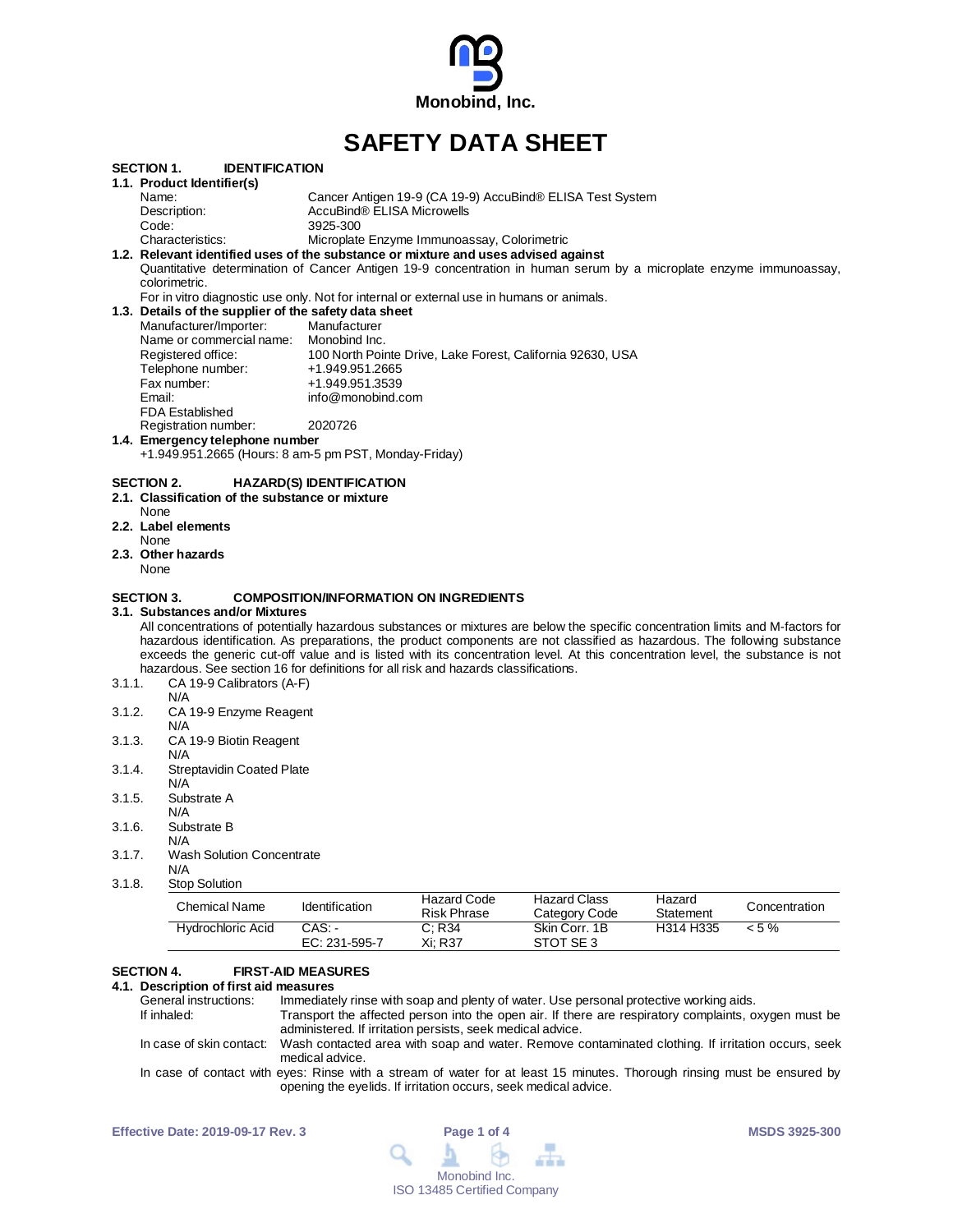If ingested: Do NOT induce vomiting. If conscious, rinse the mouth and administer a large amount of water to dilute the substance. In the case of unconsciousness, never administer anything orally. If irritation occurs, seek medical advice.

# **4.2. Most important symptoms and effects, both acute and delayed**

#### No data available

**4.3. Indication of any immediate medical attention and special treatment needed** No data available

#### **SECTION 5. FIRE-FIGHTING MEASURES**

#### **5.1. Extinguishing media**

- Carbon dioxide, dry powder, foam, water
- **5.2. Special hazards arising from the substance or mixture**

#### None **5.3. Advice for firefighters**

Wear appropriate personal protective equipment and clothing. Wear self-contained breathing apparatus, if necessary.

#### **SECTION 6. ACCIDENTAL RELEASE MEASURES**

**6.1. Personal precautions, protective equipment and emergency procedures**

# Avoid contact with skin and eyes. Wear suitable personal protective clothing.

# **6.2. Environmental precautions**

Avoid penetration into sewerage systems, surface and ground water. Avoid soil pollution.

# **6.3. Methods and material for containment and cleaning up**

Cover with suitable absorbing material. After removing the substance, rinse the spot of spilling thoroughly with water and soap. Dispose of waste according to all federal, state, and local regulations.

# **6.4. Reference to other sections**

See Section 8 for personal protective equipment. See Section 13 for appropriate disposal methods.

#### **SECTION 7. HANDLING AND STORAGE**

#### **7.1. Precautions for safe handling**

Avoid spills. Avoid contact with skin, eyes and clothing. Use suitable protective means to work with the substance. Use in a well-ventilated area. Follow good manufacturing practices when using product. Do not drink, smoke, or eat in work areas.

# **7.2. Conditions for safe storage, including any incompatibilities**

# 7.2.1. Kit and unopened components:

Store at temperatures between  $+ 2$  and  $+ 8$  °C in a dry and dark place until expiration date.

7.2.1. Opened components:

Opened reagents are stable for sixty (60) days when stored at 2-8 °C.

7.2.2. For prepared reagents (see product insert):

Diluted wash buffer should be stored at room temperature (2-30 °C) for up to 60 days.

Working substrate solution should be stored at 2-8 °C and is stable for one (1) year.

#### **7.3. Specific end uses**

Product procedure should be performed by a skilled individual or trained professional for in vitro diagnostic use only.

# **SECTION 8. EXPOSURE CONTROL/PERSONAL PROTECTION**

# **8.1. Control parameters**

No substances with occupational exposure limits.

# **8.2. Exposure controls**

- 8.2.1. Eye/face protection: Safety glasses or goggles with side shields recommended<br>8.2.2. Skin protection: Compatible protective gloves recommended. Wash han
- Compatible protective gloves recommended. Wash hands after properly removing and disposing of gloves. Other skin protection: Laboratory coats are recommended.
- 8.2.3. Respiratory protection: No respiratory protection is required. Use product in rooms enabling good ventilation. If local exhaustion is necessary, general (forced) exhaustion is recommended.
- 8.2.4. Thermal hazards:

# **SECTION 9. PHYSICAL AND CHEMICAL PROPERTIES**

# **9.1. Information on basic physical and chemical properties**

Appearance:

Physical state (at 20 °C)<br>Liquid: Cali Calibrators, Enzyme Reagent, Biotin Reagent, Wash Solution Concentrate, Substrate Solutions, Stop Solution

|        | Solid:           | Microtiter strips          |  |
|--------|------------------|----------------------------|--|
|        | Colour           |                            |  |
|        | Straw:           | Calibrators                |  |
|        | Red:             | Enzyme Reagent             |  |
|        | Green:           | <b>Biotin Reagent</b>      |  |
|        | Clear:           | Stop, Substrates, Wash     |  |
| 9.1.2. | Odour:           | Odourless                  |  |
| 9.1.3. | Odour threshold: | Not applicable             |  |
| 9.1.4. | pH value:        | Stop solution: $<$ 3       |  |
|        |                  | Calibrators: $7.4 \pm 0.2$ |  |

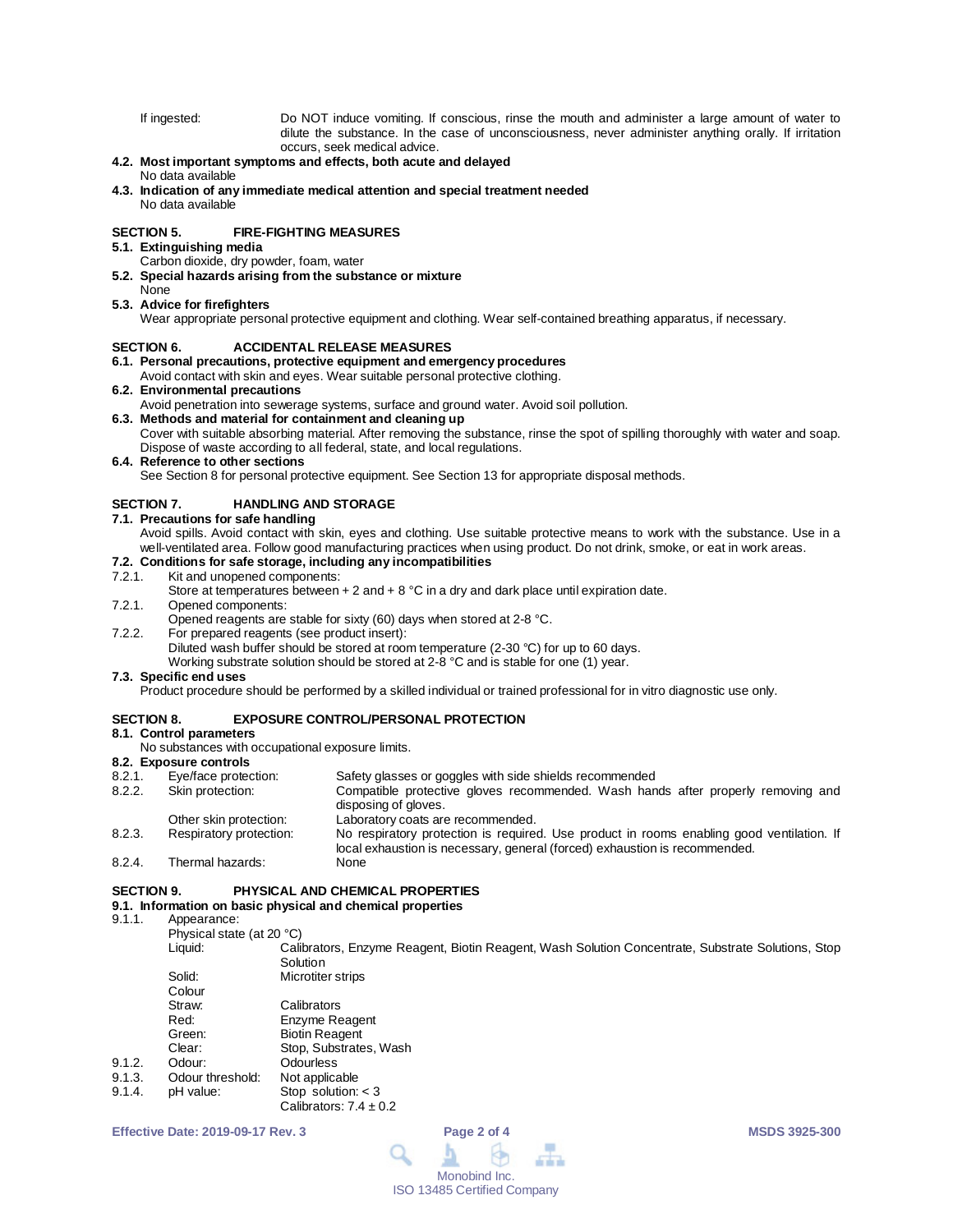|                    |                                                       | Enzyme: $7.3 \pm 0.2$                                                                                                          |
|--------------------|-------------------------------------------------------|--------------------------------------------------------------------------------------------------------------------------------|
|                    | Biotin: $7.3 \pm 0.2$                                 |                                                                                                                                |
|                    |                                                       | Streptavidin Wells: $7.5 \pm 0.2$                                                                                              |
|                    |                                                       | Wash Solution Concentrate: $8.8 \pm 0.2$                                                                                       |
|                    |                                                       | Substrate Reagent A: $3.2 \pm 0.2$                                                                                             |
|                    |                                                       | Substrate Reagent B: $5.0 \pm 0.2$                                                                                             |
| 9.1.5.             | Melting point/freezing point: Not determined          |                                                                                                                                |
| 9.1.6.<br>9.1.7.   | Initial boiling point/ boiling range:<br>Flash point: | Not determined                                                                                                                 |
| 9.1.8.             | Not applicable<br>Evaporation rate:<br>Not determined |                                                                                                                                |
| 9.1.9.             | Flammability (solid, gas):                            | Not flammable                                                                                                                  |
| 9.1.10.            | Upper/lower flammability or explosive limits:         | Not applicable                                                                                                                 |
| 9.1.11.            | Vapour pressure:<br>Not determined                    |                                                                                                                                |
| 9.1.12.            | Vapour density:<br>Not determined                     |                                                                                                                                |
| 9.1.13.            | Relative density:<br>Not determined                   |                                                                                                                                |
| 9.1.14.            | Solubility:<br>Water soluble                          |                                                                                                                                |
| 9.1.15.            | Partition coefficient: n-octanol/water:               | Not determined                                                                                                                 |
| 9.1.16.            | Auto-ignition temperature:                            | Not applicable                                                                                                                 |
| 9.1.17.            | Decomposition temperature: Not determined             |                                                                                                                                |
| 9.1.18.            | Viscosity:                                            | Not determined                                                                                                                 |
| 9.1.19.            | Explosive properties:                                 | None                                                                                                                           |
| 9.1.20.            | Oxidising properties:                                 | Not determined                                                                                                                 |
|                    | 9.2. Other information                                |                                                                                                                                |
| None               |                                                       |                                                                                                                                |
| <b>SECTION 10.</b> | <b>STABILITY AND REACTIVITY</b>                       |                                                                                                                                |
| 10.1. Reactivity   |                                                       |                                                                                                                                |
|                    | No known reactivity hazards associated with product   |                                                                                                                                |
|                    | 10.2. Chemical stability                              |                                                                                                                                |
|                    | Stable under recommended storage conditions           |                                                                                                                                |
|                    | 10.3. Possibility of hazardous reactions              |                                                                                                                                |
|                    | No hazardous polymerization                           |                                                                                                                                |
|                    | 10.4. Conditions to avoid                             |                                                                                                                                |
|                    | Excessive heat and light                              |                                                                                                                                |
|                    | 10.5. Incompatible materials                          |                                                                                                                                |
| Acids              |                                                       |                                                                                                                                |
|                    | 10.6. Hazardous decomposition products                |                                                                                                                                |
|                    | Not determined                                        |                                                                                                                                |
| <b>SECTION 11.</b> |                                                       | <b>TOXICOLOGICAL INFORMATION:</b>                                                                                              |
|                    | 11.1.Information on toxicological effects             |                                                                                                                                |
| 11.1.1.            | Acute toxicity:                                       | Not determined                                                                                                                 |
| 11.1.2.            | Skin corrosion/irritation:                            | Not determined                                                                                                                 |
| 11.1.3.            | Serious eye damage/irritation: Not determined         |                                                                                                                                |
| 11.1.4.            | Respiratory or skin sensitisation:                    | Not determined                                                                                                                 |
| 11.1.5.            | Germ cell mutagenicity:                               | Not determined                                                                                                                 |
| 11.1.6.            | Carcinogenicity:                                      | No component of this product present at levels $\geq 0.1\%$ is identified as probable, possible or                             |
|                    |                                                       | confirmed human carcinogen by NTP (National Toxicology Program), IARC (International                                           |
|                    |                                                       | Agency for Research on Cancer), or OSHA (Occupational Safety & Health Administration)                                          |
| 11.1.7.            | Reproductive toxicity:                                | Not determined                                                                                                                 |
| 11.1.8.            | STOT-single exposure:                                 | Not determined                                                                                                                 |
| 11.1.9.            | STOT-repeated exposure:                               | Not determined                                                                                                                 |
|                    | 11.1.10. Aspiration hazard:                           | Not determined                                                                                                                 |
| 11.1.11.           | Information on likely routes of exposure:             |                                                                                                                                |
|                    | If ingested:                                          | No known health effects                                                                                                        |
|                    | If inhaled:                                           | No known health effects                                                                                                        |
|                    | If contact with skin:                                 | No known health effects                                                                                                        |
|                    | If contact with eyes:                                 | No known health effects                                                                                                        |
|                    |                                                       | 11.1.12. Symptoms related to the physical, chemical, and toxicological characteristics: None after short or long-term exposure |
| <b>SECTION 12.</b> | <b>ECOLOGICAL INFORMATION</b>                         |                                                                                                                                |
| 12.1. Toxicity     |                                                       |                                                                                                                                |
|                    | Not determined.                                       |                                                                                                                                |
|                    | 12.2. Persistence and degradability                   |                                                                                                                                |
|                    |                                                       |                                                                                                                                |

#### Not determined **12.3.Bioaccumulative potential** Not determined **12.4.Mobility in soil** Not determined

**12.5.Results of PBT and vPvB assessment**

**Effective Date: 2019-09-17 Rev. 3 Page 3 of 4 MSDS 3925-300**